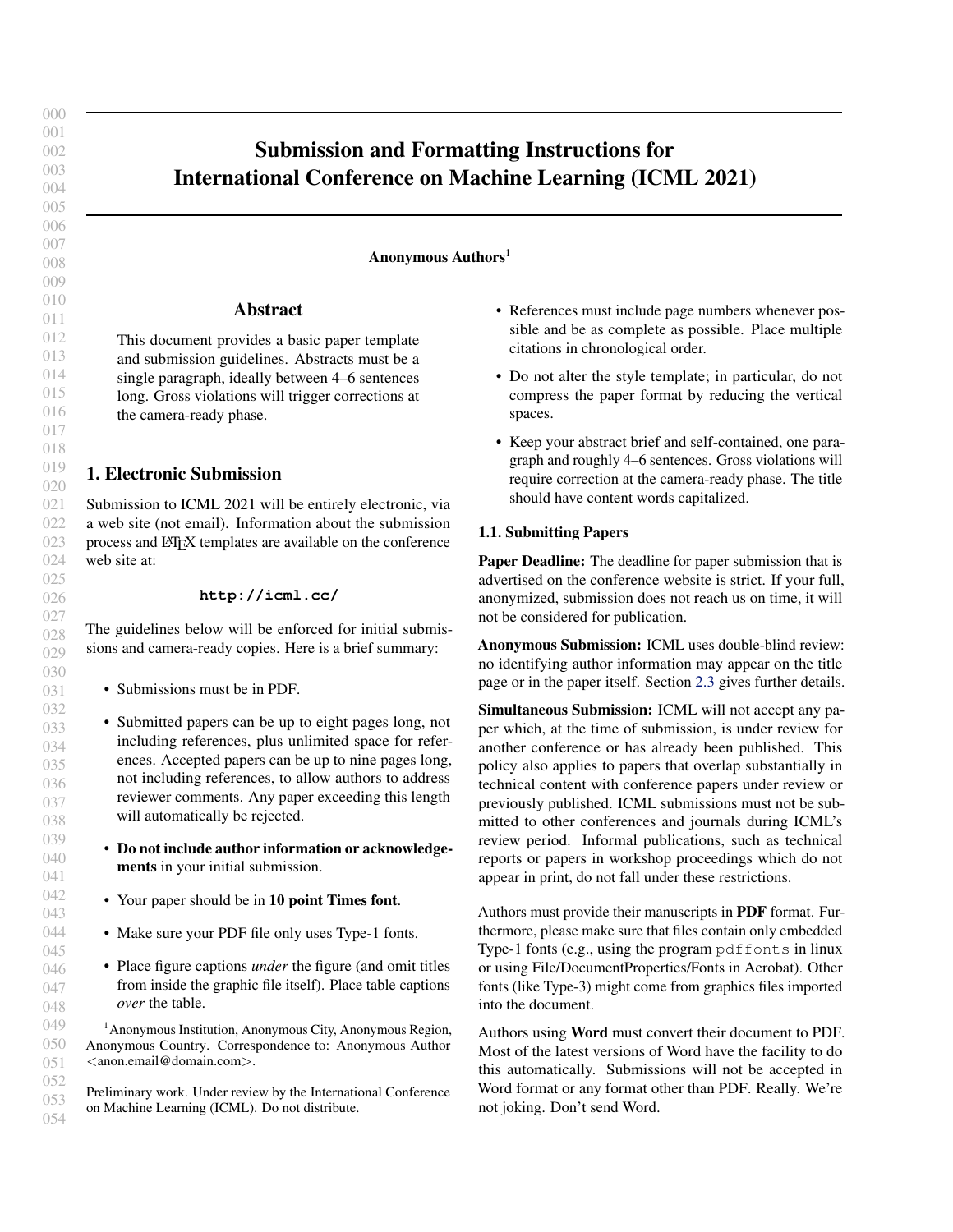<span id="page-1-0"></span>055 056 057 058 Those who use **LATEX** should avoid including Type-3 fonts. Those using latex and dvips may need the following two commands:

059 060 dvips -Ppdf -tletter -G0 -o paper.ps paper.dvi ps2pdf paper.ps

061 062 063 064 It is a zero following the "-G", which tells dvips to use the config.pdf file. Newer TEX distributions don't always need this option.

065 066 067 068 Using pdflatex rather than latex, often gives better results. This program avoids the Type-3 font problem, and supports more advanced features in the microtype package.

070 Graphics files should be a reasonable size, and included from an appropriate format. Use vector formats (.eps/.pdf) for plots, lossless bitmap formats (.png) for raster graphics with sharp lines, and jpeg for photo-like images.

The style file uses the hyperref package to make clickable links in documents. If this causes problems for you, add nohyperref as one of the options to the icml2021 usepackage statement.

#### 079 1.2. Submitting Final Camera-Ready Copy

069

080 081 082 083 084 085 The final versions of papers accepted for publication should follow the same format and naming convention as initial submissions, except that author information (names and affiliations) should be given. See Section [2.3.2](#page-2-0) for formatting instructions.

086 087 088 089 090 The footnote, "Preliminary work. Under review by the International Conference on Machine Learning (ICML). Do not distribute." must be modified to "*Proceedings of the* 38 th *International Conference on Machine Learning*, Online, PMLR 139, 2021. Copyright 2021 by the author(s)."

091 092 093 094 For those using the LATEX style file, this change (and others) is handled automatically by simply changing \usepackage{icml2021} to

\usepackage[accepted]{icml2021}

Authors using Word must edit the footnote on the first page of the document themselves.

099 100 101 102 103 104 105 106 107 108 109 Camera-ready copies should have the title of the paper as running head on each page except the first one. The running title consists of a single line centered above a horizontal rule which is 1 point thick. The running head should be centered, bold and in 9 point type. The rule should be 10 points above the main text. For those using the LAT<sub>E</sub>X style file, the original title is automatically set as running head using the fancyhdr package which is included in the ICML 2021 style file package. In case that the original title exceeds the size restrictions, a shorter form can be supplied by using

### \icmltitlerunning{...}

just before  $\begin{cases} \text{document} \end{cases}$ . Authors using **Word** must edit the header of the document themselves.

## 2. Format of the Paper

All submissions must follow the specified format.

## 2.1. Dimensions

The text of the paper should be formatted in two columns, with an overall width of 6.75 inches, height of 9.0 inches, and 0.25 inches between the columns. The left margin should be 0.75 inches and the top margin 1.0 inch (2.54 cm). The right and bottom margins will depend on whether you print on US letter or A4 paper, but all final versions must be produced for US letter size.

The paper body should be set in 10 point type with a vertical spacing of 11 points. Please use Times typeface throughout the text.

## 2.2. Title

The paper title should be set in 14 point bold type and centered between two horizontal rules that are 1 point thick, with 1.0 inch between the top rule and the top edge of the page. Capitalize the first letter of content words and put the rest of the title in lower case.

## 2.3. Author Information for Submission

ICML uses double-blind review, so author information must not appear. If you are using LATEX and the icml2021.sty file, use \icmlauthor{...} to specify authors and \icmlaffiliation{...} to specify affiliations. (Read the TeX code used to produce this document for an example usage.) The author information will not be printed unless accepted is passed as an argument to the style file. Submissions that include the author information will not be reviewed.

## 2.3.1. SELF-CITATIONS

If you are citing published papers for which you are an author, refer to yourself in the third person. In particular, do not use phrases that reveal your identity (e.g., "in previous work  $(?)$ , we have shown  $\dots$ ").

Do not anonymize citations in the reference section. The only exception are manuscripts that are not yet published (e.g., under submission). If you choose to refer to such unpublished manuscripts (?), anonymized copies have to be submitted as Supplementary Material via CMT. However, keep in mind that an ICML paper should be self contained and should contain sufficient detail for the reviewers to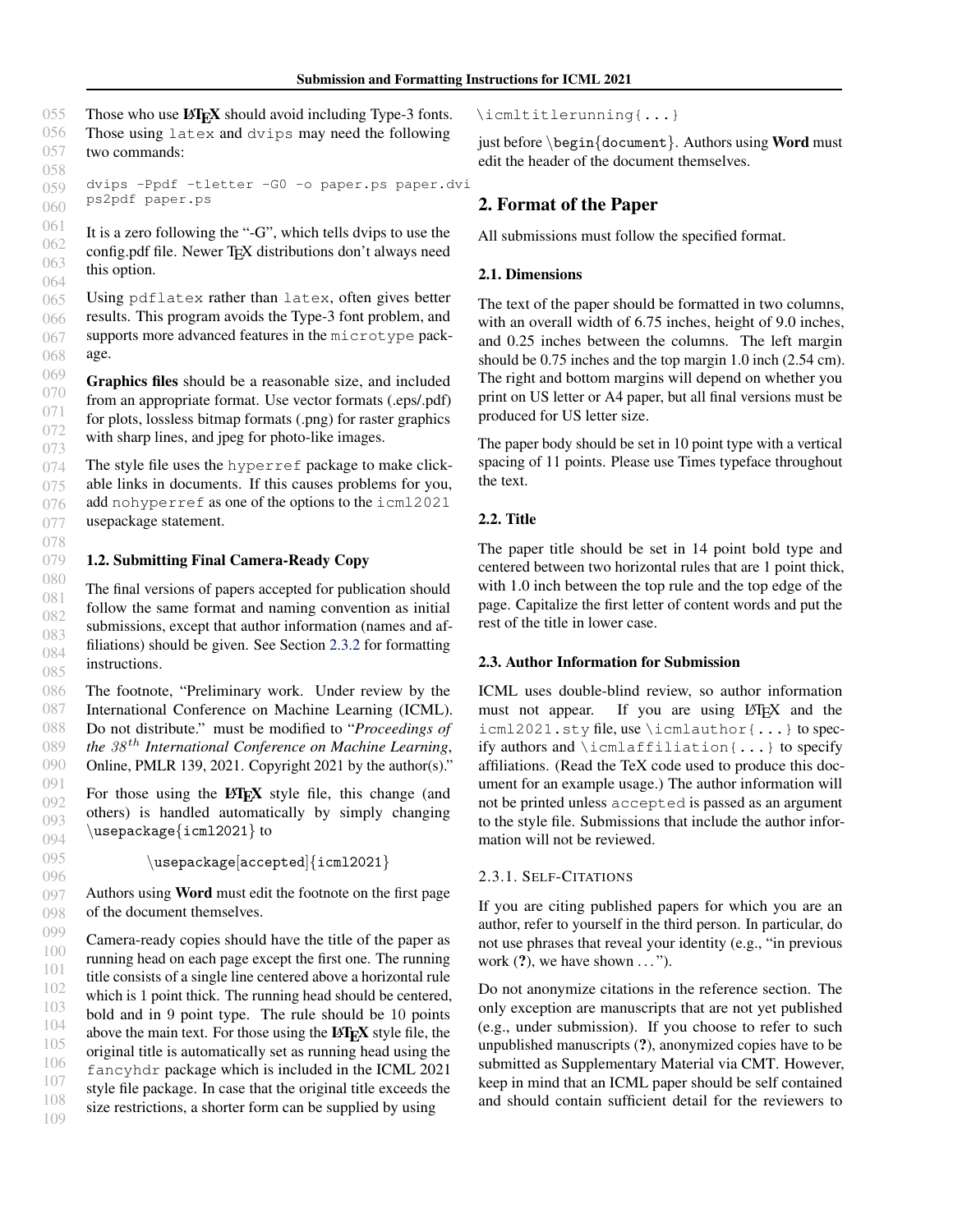<span id="page-2-0"></span>110 111 112 113 evaluate the work. In particular, reviewers are not required to look at the Supplementary Material when writing their review.

#### 114 2.3.2. CAMERA-READY AUTHOR INFORMATION

115 116 117 118 119 120 121 122 123 If a paper is accepted, a final camera-ready copy must be prepared. For camera-ready papers, author information should start 0.3 inches below the bottom rule surrounding the title. The authors' names should appear in 10 point bold type, in a row, separated by white space, and centered. Author names should not be broken across lines. Unbolded superscripted numbers, starting 1, should be used to refer to affiliations.

124 125 126 127 128 Affiliations should be numbered in the order of appearance. A single footnote block of text should be used to list all the affiliations. (Academic affiliations should list Department, University, City, State/Region, Country. Similarly for industrial affiliations.)

129 130 131 132 133 134 135 136 137 138 139 140 Each distinct affiliations should be listed once. If an author has multiple affiliations, multiple superscripts should be placed after the name, separated by thin spaces. If the authors would like to highlight equal contribution by multiple first authors, those authors should have an asterisk placed after their name in superscript, and the term "\*Equal contribution" should be placed in the footnote block ahead of the list of affiliations. A list of corresponding authors and their emails (in the format Full Name <email@domain.com>) can follow the list of affiliations. Ideally only one or two names should be listed.

141 142 143 144 A sample file with author names is included in the ICML2021 style file package. Turn on the [accepted] option to the stylefile to see the names rendered. All of the guidelines above are implemented by the L<sup>AT</sup>EX style file.

## 2.4. Abstract

145 146

158

147 148 149 150 151 152 153 154 155 156 157 The paper abstract should begin in the left column, 0.4 inches below the final address. The heading 'Abstract' should be centered, bold, and in 11 point type. The abstract body should use 10 point type, with a vertical spacing of 11 points, and should be indented 0.25 inches more than normal on left-hand and right-hand margins. Insert 0.4 inches of blank space after the body. Keep your abstract brief and self-contained, limiting it to one paragraph and roughly 4–6 sentences. Gross violations will require correction at the camera-ready phase.

#### 159 2.5. Partitioning the Text

You should organize your paper into sections and paragraphs to help readers place a structure on the material and understand its contributions.

### 2.5.1. SECTIONS AND SUBSECTIONS

Section headings should be numbered, flush left, and set in 11 pt bold type with the content words capitalized. Leave 0.25 inches of space before the heading and 0.15 inches after the heading.

Similarly, subsection headings should be numbered, flush left, and set in 10 pt bold type with the content words capitalized. Leave 0.2 inches of space before the heading and 0.13 inches afterward.

Finally, subsubsection headings should be numbered, flush left, and set in 10 pt small caps with the content words capitalized. Leave 0.18 inches of space before the heading and 0.1 inches after the heading.

Please use no more than three levels of headings.

### 2.5.2. PARAGRAPHS AND FOOTNOTES

Within each section or subsection, you should further partition the paper into paragraphs. Do not indent the first line of a given paragraph, but insert a blank line between succeeding ones.

You can use footnotes<sup>1</sup> to provide readers with additional information about a topic without interrupting the flow of the paper. Indicate footnotes with a number in the text where the point is most relevant. Place the footnote in 9 point type at the bottom of the column in which it appears. Precede the first footnote in a column with a horizontal rule of 0.8 inches.<sup>2</sup>

### 2.6. Figures

You may want to include figures in the paper to illustrate your approach and results. Such artwork should be centered, legible, and separated from the text. Lines should be dark and at least 0.5 points thick for purposes of reproduction, and text should not appear on a gray background.

Label all distinct components of each figure. If the figure takes the form of a graph, then give a name for each axis and include a legend that briefly describes each curve. Do not include a title inside the figure; instead, the caption should serve this function.

Number figures sequentially, placing the figure number and caption *after* the graphics, with at least 0.1 inches of space before the caption and 0.1 inches after it, as in Figure [1.](#page-3-0) The figure caption should be set in 9 point type and centered unless it runs two or more lines, in which case it should be flush left. You may float figures to the top or bottom of a

<sup>1</sup> Footnotes should be complete sentences.

 $2^2$ Multiple footnotes can appear in each column, in the same order as they appear in the text, but spread them across columns and pages if possible.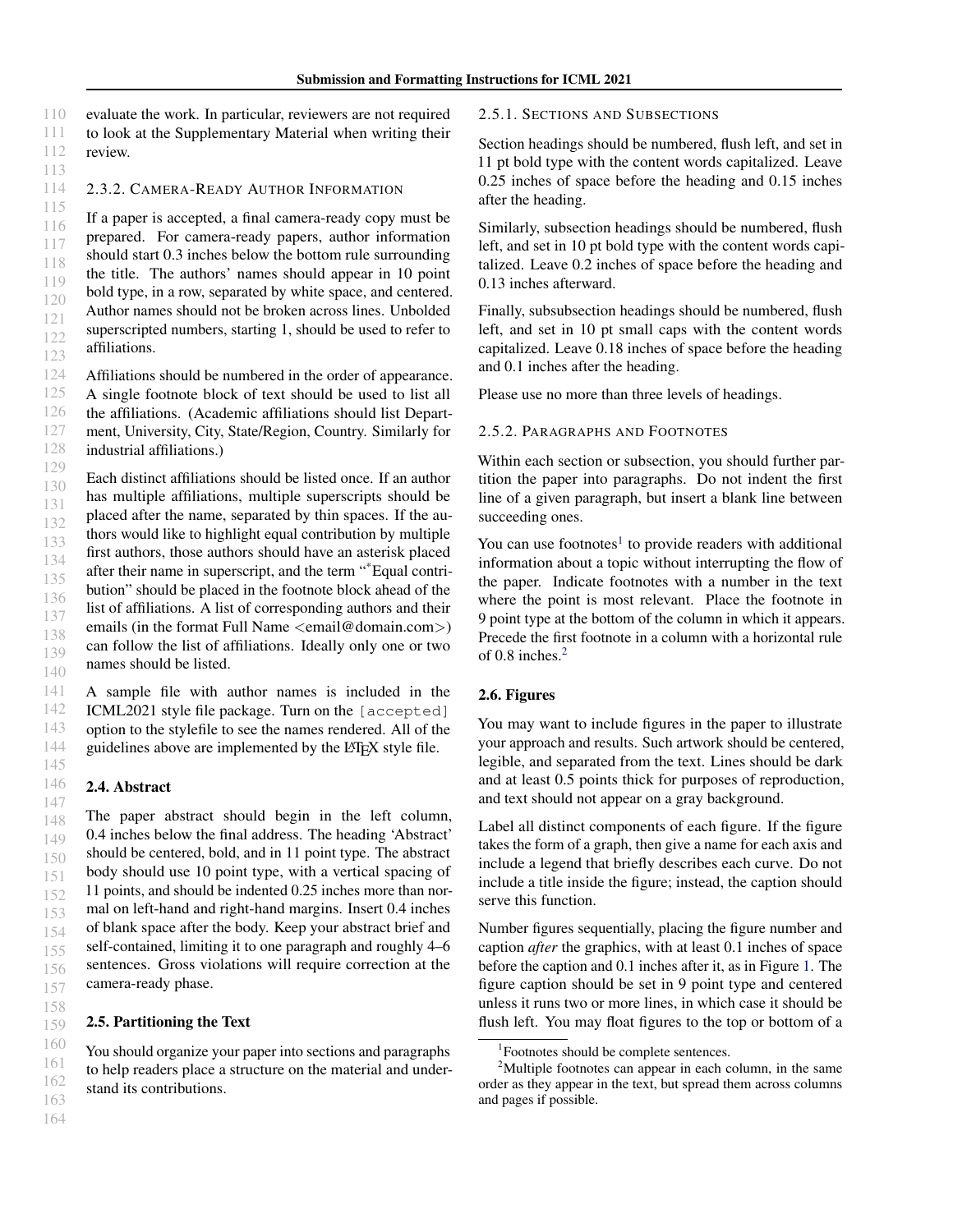<span id="page-3-0"></span>

Figure 1. Historical locations and number of accepted papers for International Machine Learning Conferences (ICML 1993 – ICML 2008) and International Workshops on Machine Learning (ML 1988 – ML 1992). At the time this figure was produced, the number of accepted papers for ICML 2008 was unknown and instead estimated.

|        | <b>Input:</b> data $x_i$ , size m |
|--------|-----------------------------------|
| repeat |                                   |
|        | Initialize $noChange = true$ .    |
|        | for $i=1$ to $m-1$ do             |
|        | if $x_i > x_{i+1}$ then           |
|        | Swap $x_i$ and $x_{i+1}$          |
|        | $noChange = false$                |
|        | end if                            |
|        | end for                           |
|        | <b>until</b> noChange is true     |

column, and you may set wide figures across both columns (use the environment  $figure*$  in  $LATEX$ ). Always place two-column figures at the top or bottom of the page.

### 2.7. Algorithms

208 209 210 211 212 213 If you are using LAT<sub>EX</sub>, please use the "algorithm" and "algorithmic" environments to format pseudocode. These require the corresponding stylefiles, algorithm.sty and algorithmic.sty, which are supplied with this package. Algorithm 1 shows an example.

### 2.8. Tables

You may also want to include tables that summarize material. Like figures, these should be centered, legible, and numbered consecutively. However, place the title *above* the

Table 1. Classification accuracies for naive Bayes and flexible Bayes on various data sets.

| DATA SET           | <b>NAIVE</b>   | <b>FLEXIBLE</b> | BETTER?  |
|--------------------|----------------|-----------------|----------|
| <b>BREAST</b>      | $95.9 \pm 0.2$ | $96.7 + 0.2$    |          |
| <b>CLEVELAND</b>   | $83.3 \pm 0.6$ | $80.0 + 0.6$    | X        |
| GLASS <sub>2</sub> | $61.9 + 1.4$   | $83.8 + 0.7$    |          |
| <b>CREDIT</b>      | $74.8 + 0.5$   | $78.3 + 0.6$    |          |
| <b>HORSE</b>       | $73.3 + 0.9$   | $69.7 + 1.0$    | $\times$ |
| <b>META</b>        | $67.1 + 0.6$   | $76.5 \pm 0.5$  |          |
| <b>PIMA</b>        | $75.1 + 0.6$   | $73.9 \pm 0.5$  |          |
| Vehicle            | $44.9 \pm 0.6$ | $61.5 + 0.4$    |          |

table with at least 0.1 inches of space before the title and the same after it, as in Table 1. The table title should be set in 9 point type and centered unless it runs two or more lines, in which case it should be flush left.

Tables contain textual material, whereas figures contain graphical material. Specify the contents of each row and column in the table's topmost row. Again, you may float tables to a column's top or bottom, and set wide tables across both columns. Place two-column tables at the top or bottom of the page.

### 2.9. Citations and References

Please use APA reference format regardless of your formatter or word processor. If you rely on the LAT<sub>EX</sub> bibliographic facility, use natbib.sty and icml2021.bst included in the style-file package to obtain this format.

Citations within the text should include the authors' last names and year. If the authors' names are included in the sentence, place only the year in parentheses, for example when referencing Arthur Samuel's pioneering work (?). Otherwise place the entire reference in parentheses with the authors and year separated by a comma (?). List multiple references separated by semicolons (???). Use the 'et al.' construct only for citations with three or more authors or after listing all authors to a publication in an earlier reference (?).

Authors should cite their own work in the third person in the initial version of their paper submitted for blind review. Please refer to Section [2.3](#page-1-0) for detailed instructions on how to cite your own papers.

Use an unnumbered first-level section heading for the references, and use a hanging indent style, with the first line of the reference flush against the left margin and subsequent lines indented by 10 points. The references at the end of this document give examples for journal articles (?), conference publications (?), book chapters (?), books (?), edited volumes (?), technical reports (?), and dissertations (?).